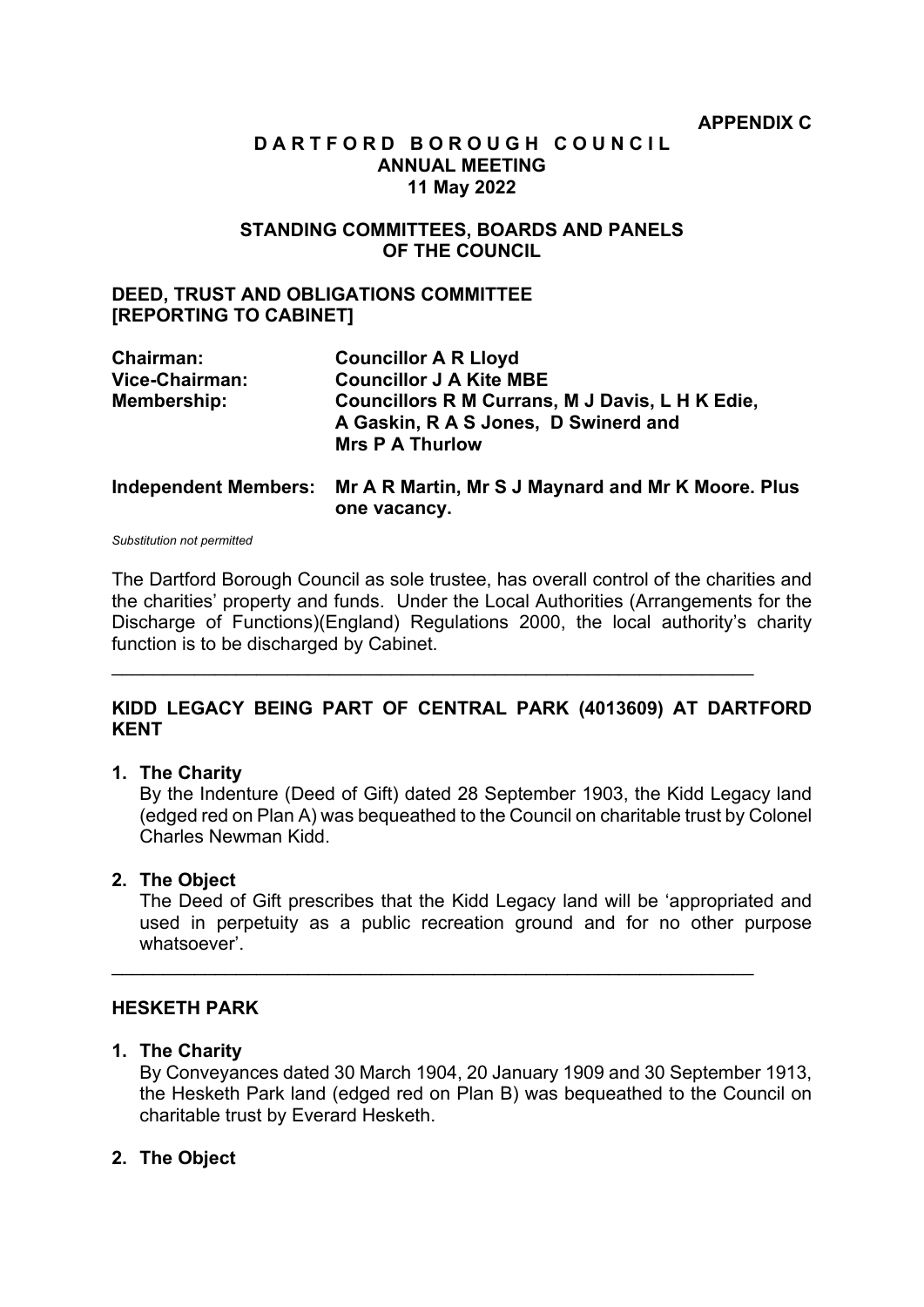Each of the Conveyances prescribes that the Hesketh Park land will be '[used]…for the purpose of a public recreation ground for the inhabitants of Dartford and not for any other purpose'.

#### $\mathcal{L}_\mathcal{L}$  , and the contribution of the contribution of the contribution of the contribution of the contribution of the contribution of the contribution of the contribution of the contribution of the contribution of **CHILDREN'S PLAYING FIELD AND RECREATION GROUND AT SAVOY ROAD DARTFORD (302723)**

# **1. The Charity**

By Conveyance dated 30 August 1928, the land was transferred by The Right-Honourable Courtney Charles Evan Viscount Tredegar and the Trustees of his Settled Estates to the National Playing Fields Association as the freehold owner, on trust.

The Council became the charitable trustee when it entered into lease arrangements with the National Playing Fields Association, for a term commencing 31 March 1998 to 24 March 2028.

# **2. The Object**

The playing field and recreation ground to be held on trust '…for the benefit only of children of school age in the Parish of Dartford in accordance with the charitable purposes of the Association'.

#### **\_\_\_\_\_\_\_\_\_\_\_\_\_\_\_\_\_\_\_\_\_\_\_\_\_\_\_\_\_\_\_\_\_\_\_\_\_\_\_\_\_\_\_\_\_\_\_\_\_\_\_\_\_\_\_\_\_\_\_\_\_\_ THE CHARITIES' GUIDING PRINCIPLES**

The Charitable Trustee will:

- **(a)** act reasonably i.e. decisions should be within the range of decisions which a reasonable body of trustees could have made;
- **(b)** act within the powers conferred upon it and the established rules for procedures for dealing with issues of the kind under consideration;
- **(c)** act in good faith;
- **(d)** adequately inform itself in order to make the decision in question, including a comprehensive risk analysis and where necessary, make further enquiries and where appropriate, consider legal and other professional advice;
- **(e)** not take into consideration any factors which it is not proper for it to take into account;
- **(f)** consider any factors which it should take into account;
- **(g)** avoid conflicts of interest.

# **TERMS OF REFERENCE: A. DELEGATED FUNCTIONS:**

- **1.** To be the body who on behalf of the Charitable Trustee, safeguards the Object, the Charities' property, funds and the beneficiaries' interests in accordance with the Guiding Principles.
- **2.** To ensure that the accounts and the general administration of the Charities complies with statutory regulations.
- **3.** To ensure that the Charities' funds are not co-mingled.